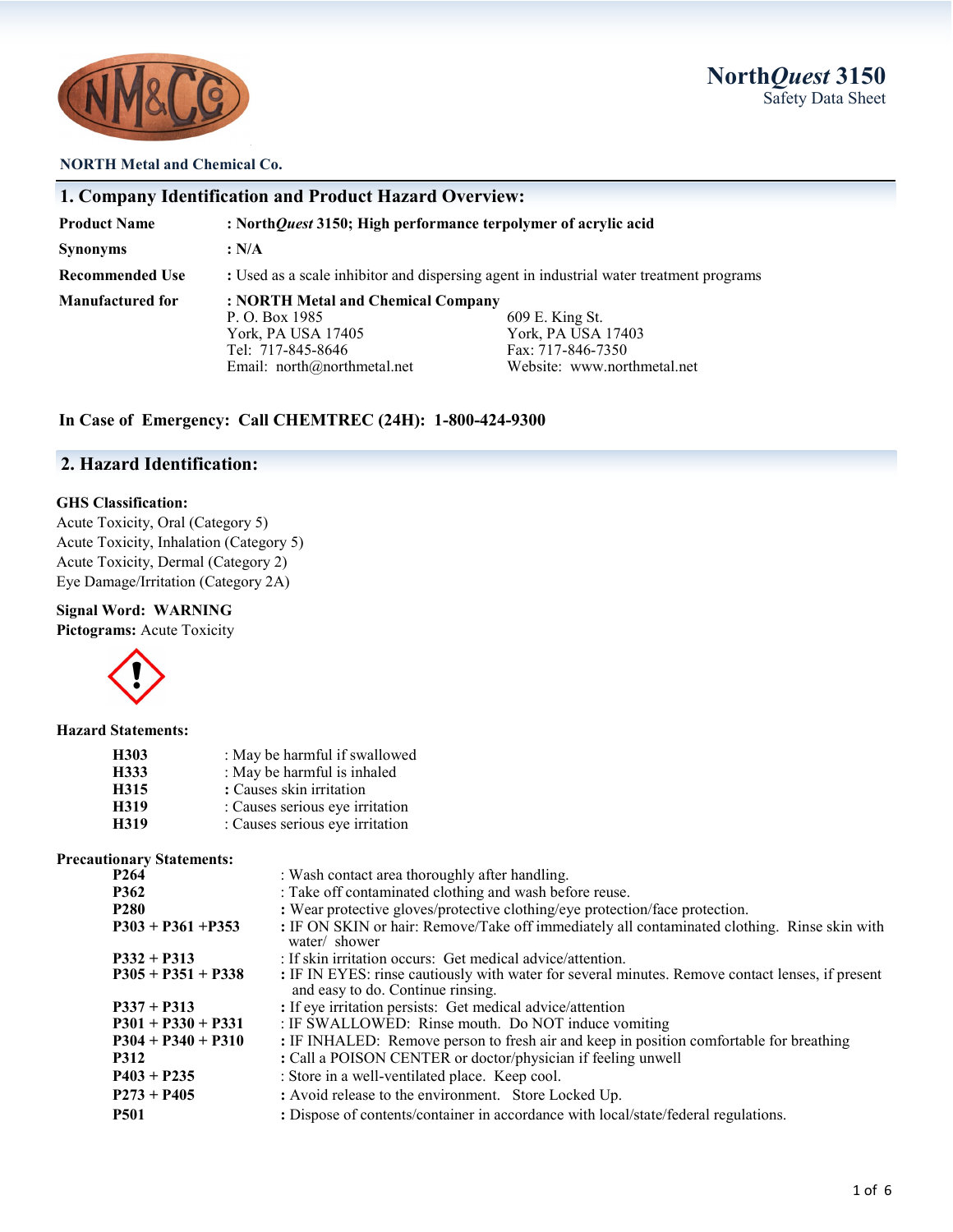# **3. Composition/Information on Ingredient:**

**Chemical Name : North***Quest* **3150;** High performance terpolymer of acrylic acid

**Chemical Family : Acrylic terpolymer (Low Mol. Wt. < 10,000)** 

| Substance:                 | <b>CAS Number:</b> | <b>Hazard</b>            | $Compo.$ $(\% )$ |
|----------------------------|--------------------|--------------------------|------------------|
| Terpolymer of Acrylic Acid | 40623-75-4         | See section 2            | Proprietary      |
| Water                      | 7732-15-8          | $\overline{\phantom{0}}$ | Proprietary      |

| 4. First Aid Measures:   |                                                                                                                                                                                                |
|--------------------------|------------------------------------------------------------------------------------------------------------------------------------------------------------------------------------------------|
| <b>Eyes</b>              | : Flush with running water for at least fifteen minutes, periodically lifting upper and lower eyelids.<br>Remove any contact lenses if safe to do so. If irritation persists, get medical aid. |
| <b>Skin</b>              | : Flush skin with plenty of running water and soap. Remove contaminated clothing. If irritation<br>persists, get medical aid. Clean and dry contaminated clothing thoroughly before reuse.     |
| Ingestion                | : If the product is swallowed, drink 1 to 2 glasses of water. Consult a physician if necessary. Never<br>give anything by mouth to an unconscious person.                                      |
| <b>Inhalation</b>        | : If safe to do so, remove individual from further exposure. Keep warm and at rest. If cough or other<br>symptoms develop, call doctor/poison center immediately.                              |
| <b>Note to Physician</b> | : Treat symptomatically.                                                                                                                                                                       |
|                          | <b>PPE for first responders</b> : Gloves and safety goggles are highly recommended.                                                                                                            |

# **5. Fire Fighting Measures:**

| Flash Point $(^{\circ}C)$                                    | : Non-combustible                                                                                                                                                                                                                                                                                                                                                                                                                                                                                                                                 |
|--------------------------------------------------------------|---------------------------------------------------------------------------------------------------------------------------------------------------------------------------------------------------------------------------------------------------------------------------------------------------------------------------------------------------------------------------------------------------------------------------------------------------------------------------------------------------------------------------------------------------|
| <b>Flammable Limits</b>                                      | : Not applicable                                                                                                                                                                                                                                                                                                                                                                                                                                                                                                                                  |
| <b>Auto ignition Temp.</b>                                   | : Not applicable                                                                                                                                                                                                                                                                                                                                                                                                                                                                                                                                  |
| <b>Decomposition Temp.</b>                                   | : $>230^{\circ}$ C (Thermal Decomposition)                                                                                                                                                                                                                                                                                                                                                                                                                                                                                                        |
| <b>Flame Propagation or</b><br><b>Burning Rate of Solids</b> | : No data available.                                                                                                                                                                                                                                                                                                                                                                                                                                                                                                                              |
| <b>General Hazard</b>                                        | : Evacuate personnel in a manner to avoid inhalation of irritating and/or harmful fumes and<br>smoke.                                                                                                                                                                                                                                                                                                                                                                                                                                             |
| <b>Extinguishing Media</b>                                   | : Carbon dioxide, extinguishing powder or water spray. Fight larger fires with water spray or alcohol-<br>resistant foam.                                                                                                                                                                                                                                                                                                                                                                                                                         |
| <b>Hazardous Combustion</b><br><b>Products</b>               | : Carbon oxides, sulfur oxides and nitrogen oxides.                                                                                                                                                                                                                                                                                                                                                                                                                                                                                               |
|                                                              | Fire Fighting Procedures: This product is a non-flammable substance. However, hazardous decomposition and combustion<br>products such as carbon and sulfur oxides are formed if product is burning. Material can splatter above<br>$100^{\circ}$ C/212 <sup>o</sup> F. Cool exposed containers with water spray to prevent over heating. Dry residue of the<br>product may also burn.                                                                                                                                                             |
|                                                              | Fire Fighting Equipment: Respiratory and eye protection are required for fire fighting personnel. Full protective equipment<br>(bunker gear) and self-contained breathing apparatus (SCBA) should be used for all indoor fires and any<br>significant outdoor fires. Evacuate area and fight fire from safe distance or a protected location. Move<br>fire-exposed containers, if allowable without sacrificing the safety of the firefighters. If possible,<br>firefighters should control run-off water to prevent environmental contamination. |

**Sensitivity to Static Discharge :** No data available **Sensitivity to Mechanical Impact :** No data available

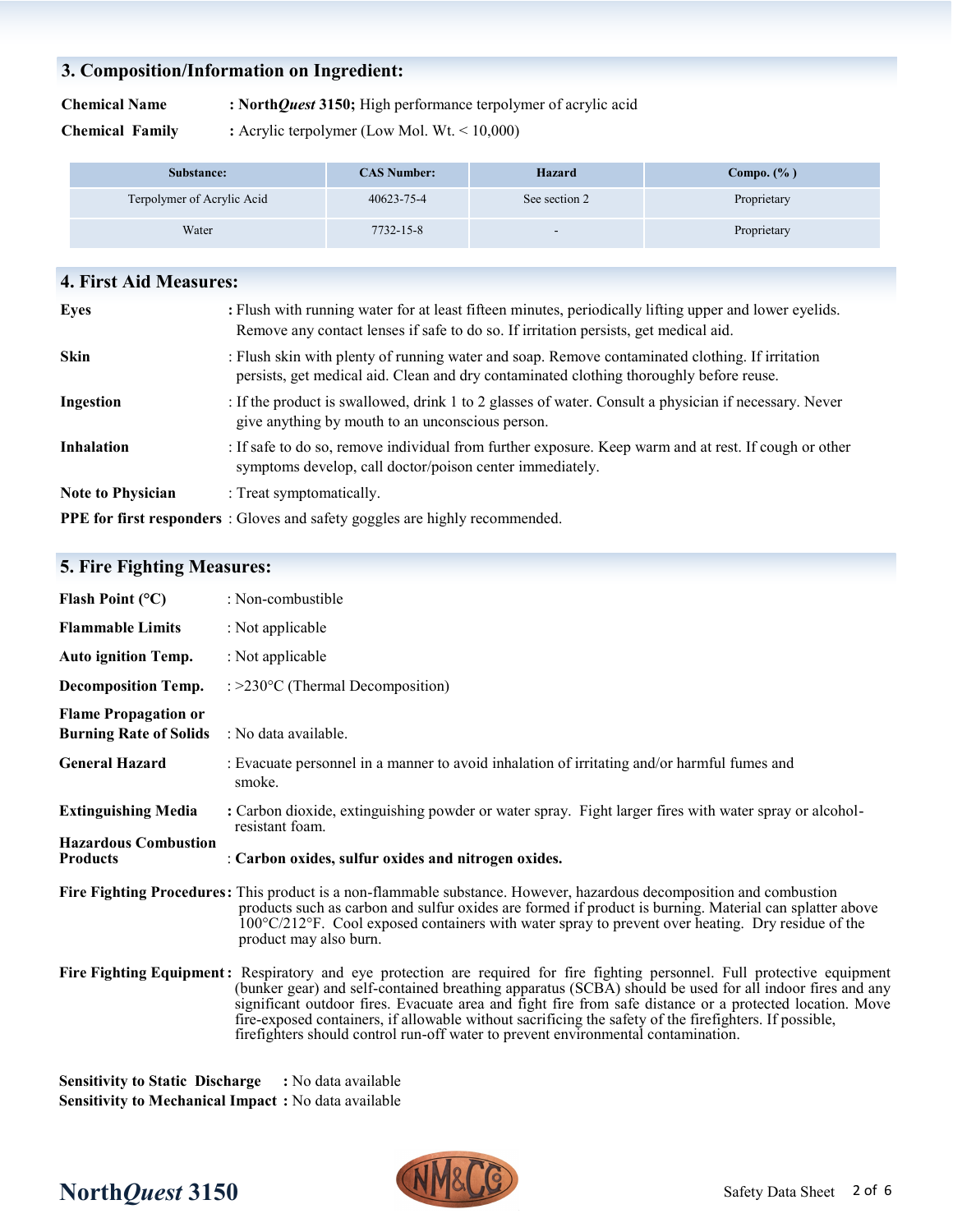# **6. Accidental Release Measures:**

| <b>Protective Gear for Personnel:</b> |                                                                                                                                                                                                                                                                                                                                                     |
|---------------------------------------|-----------------------------------------------------------------------------------------------------------------------------------------------------------------------------------------------------------------------------------------------------------------------------------------------------------------------------------------------------|
|                                       | For Small Spill : Safety glasses or chemical splash goggles, chemically resistant gloves (rubber/latex), chemically<br>resistant boots, and any appropriate body protection to minimize direct contact to the skin.                                                                                                                                 |
|                                       | For Large Spill: Triple gloves (rubber and nitrile over latex), chemical resistant suit, boots, hard hat, full face mask/an air<br>purifying respirator (NIOSH approved). Self contained breathing apparatus must be worn in situations<br>where fumigant gas generation and low oxygen levels are a consequence of contamination from the<br>leak. |
| <b>Spill Clean-up</b>                 |                                                                                                                                                                                                                                                                                                                                                     |
| <b>Procedures:</b>                    |                                                                                                                                                                                                                                                                                                                                                     |
|                                       | For Small Spill : In the event of a small spill, the leak should be contained with an absorbent pad and placed in a properly<br>labeled waste disposal container immediately. Clean the spill area with water. Do not let chemical/waste<br>enter the environment                                                                                   |
|                                       | For Large Spill: In the event of a large spill, contain the spill immediately and dispose according to state, federal, and<br>local hazardous waste regulation. Do not let chemical/waste enter the environment.                                                                                                                                    |
| Environmental                         |                                                                                                                                                                                                                                                                                                                                                     |
| <b>Precaution</b>                     | : Water spill: use appropriate containment to avoid run off or release to sewer or other waterways.<br>Land spill: use appropriate containment to avoid run off or release to ground.<br>General precaution: remove containers of strong acid and alkali from the release area.                                                                     |
| <b>Release Notes</b>                  | : If spill could potentially enter any waterway, including intermittent dry creeks, contact local authorities.                                                                                                                                                                                                                                      |

### **7. Handling and Storage:**

| <b>Handling</b> | : Avoid contact with eyes, skin, and clothing. Do not taste or swallow. Do not inhale vapor or mist. Use<br>with adequate ventilation. For industrial use only! Keep away from sources of ignition. Handle in a<br>manner consistent with good industrial/manufacturing techniques and practices. Wash hands thoroughly<br>with soap and water after use. Remove contaminated clothing and protective equipment before entering<br>eating areas.           |
|-----------------|------------------------------------------------------------------------------------------------------------------------------------------------------------------------------------------------------------------------------------------------------------------------------------------------------------------------------------------------------------------------------------------------------------------------------------------------------------|
| <b>Storage</b>  | : Store in a cool, dry well-ventilated area. Keep containers closed when not in use. Keep product isolated<br>from incompatible materials/conditions such as freezing temperatures. Empty containers retain vapor<br>and material residue. Observe all recommended safety precautions until container is cleaned,<br>reconditioned or destroyed. Do not store with acids, alkalis, and oxidizing agents. Keep away from<br>food, drink and animal feeding. |

### **8. Exposure Controls and Personal Protection:**

**Engineering Controls :** Good general ventilation should be used. Ventilation rates should be matched to conditions. If applicable, use process enclosures, local exhaust ventilation, or other engineering controls to maintain airborne levels below recommended exposure limits. If exposure limits have not been established, maintain airborne levels to an acceptable level. Eye wash facilities and emergency shower must be available when handling this product.

### **Personal Protective Equipment:**

**Eyes and face:** Wear safety glasses with side shields or goggles when handling this material. OSHA Standard - 29 CFR 1910.133 or ANSI Z87.1– 2010

**Skin:** Avoid direct contact with skin. Wear chemically resistant gloves, apron, boots or whole bodysuit when handling this product. OSHA Standard - 29 CFR1910.138

**Respiratory:** Avoid breathing vapor or mist. Use NIOSH approved respiratory protection equipment when air borne exposure is excessive. If used, full face-piece replaces the need for face shield and/or chemical goggles. Consult the respirator manufacturer to determine the appropriate type of equipment for a given application. OSHA Standard CFR 1910.134

**Work Hygienic Practices:** Facilities storing or using this material should be equipped with emergency eyewash, and a safety shower. Good personal hygiene practices should always be followed.

### **Exposure Limits:**

| Component:                 | OSHA STEL | OSHA PEL | <b>ACGIH TLV</b> | <b>ACGIH STEL</b> |
|----------------------------|-----------|----------|------------------|-------------------|
| Terpolymer of Acrylic Acid | N/A       | N/A      | N/A              | N/A               |



# **North***Quest* 3150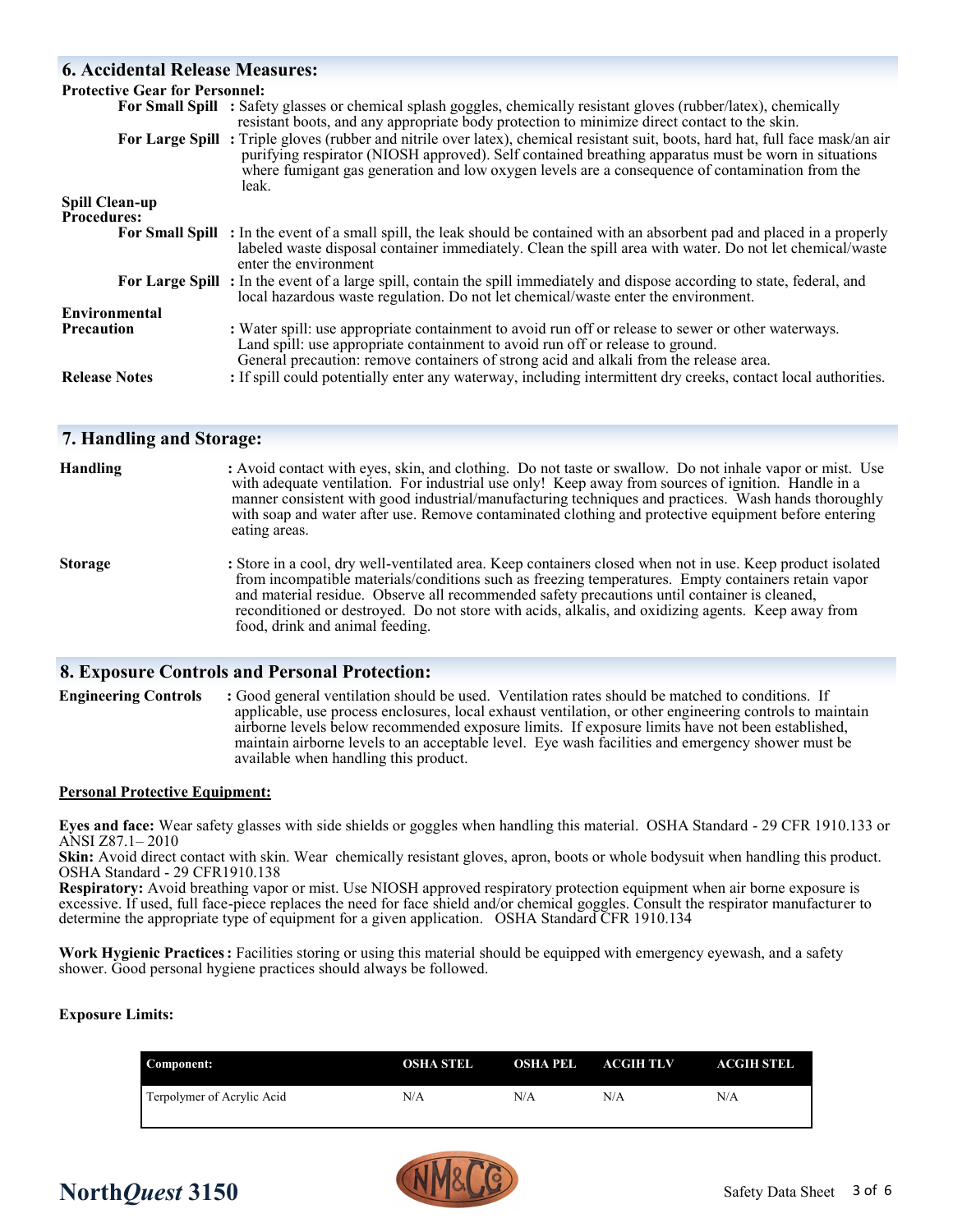| <b>9. Chemical and Physical Properties:</b><br>: Clear Liquid<br>: >230 $^{\circ}$ C |                               |                              |                                    |
|--------------------------------------------------------------------------------------|-------------------------------|------------------------------|------------------------------------|
| Appearance                                                                           |                               | <b>Decomposition Temp.</b>   |                                    |
| Odor                                                                                 | : Characteristic              | <b>Evaporation Rate</b>      | : Not available                    |
| <b>Odor threshold</b>                                                                | : Not available               | Flammability                 | : Not flammable                    |
| Color                                                                                | : Colorless to Pale Yellow    | <b>Upper Explosive Limit</b> | : Not available                    |
| $pH (1%$ Solution)                                                                   | $: 2.0 - 3.75$                | <b>Vapor Pressure</b>        | : 3.2 kPa @ 25 $\degree$ C (Water) |
| <b>Melting Point</b>                                                                 | : $>$ -5°C                    | <b>Vapor Density</b>         | : No data available                |
| <b>Freezing Point</b>                                                                | $: < -5$ °C                   | <b>Specific Gravity</b>      | $: 1.170 - 1.250$                  |
| <b>Boiling Range</b>                                                                 | $: 212^{\circ}F/100^{\circ}C$ | <b>Solubility</b>            | : Soluble in water                 |
| <b>Flash Point</b>                                                                   | : Not applicable.             |                              |                                    |
| <b>Viscosity (cPs)</b>                                                               | $: 500$ cPas max              |                              |                                    |

# **10. Stability and Reactivity:**

| <b>Stability</b>           | : The product is stable under normal ambient conditions of temperature and pressure.                                                                                                        |
|----------------------------|---------------------------------------------------------------------------------------------------------------------------------------------------------------------------------------------|
| Polymerization             | : Polymerization may occur at higher temperatures.                                                                                                                                          |
| <b>Hazardous</b>           | <b>Decomposition Products</b> : Thermal decomposition may yield acrylic monomers and hydrocarbons. Fire/burning of the product<br>may yield toxic fumes of carbon oxides and sulfur oxides. |
|                            | <b>Incompatible Materials</b> : Strong alkalis, amines, nitrites, sulfites, reducing agents, oxidizing agents.                                                                              |
| <b>Conditions to Avoid</b> | : Avoid exposure to extreme temperatures, contact with incompatible chemicals, uncontrolled contact<br>with accelerants. Protect from freezing. Keep away from direct sunlight.             |

# **11. Toxicological Information:**

### **Acute Toxicity Data:**

| Oral LD <sub>50</sub>       | $\frac{1}{2}$ > 5000 mg/kg (Rat)    |
|-----------------------------|-------------------------------------|
| Dermal LD50                 | $\frac{1}{2}$ > 5000 mg/kg (Rabbit) |
| Inhalation LD <sub>50</sub> | : No data available                 |

### **Corrosion/Irritation:**

| Skin | : Irritant to the skin and mucous membranes |
|------|---------------------------------------------|
| Eyes | : Irritating to the eyes.                   |

### **Sensitization:**

| Respiratory<br>Skin         | : No data available.<br>: No data available. |  |
|-----------------------------|----------------------------------------------|--|
| Carcinogenicity             | : No data available.                         |  |
| <b>Mutagenicity</b>         | : No data available.                         |  |
| <b>Reproductive Effects</b> | : No data available.                         |  |
| <b>Teratogenic Effects</b>  | : No data available.                         |  |
| <b>Routes of Exposure</b>   | : Eyes, Skin, Inhalation, Ingestion          |  |

### **Long Term Exposure Health Effects:**

| Eyes       | : Can cause severe irritation to the eyes if exposure if prolonged.                       |
|------------|-------------------------------------------------------------------------------------------|
| Skin       | : Can cause significant irritation if exposure is prolonged.                              |
| Inhalation | : Can lead to coughing, nasal congestion, tightness of chest and /or shortness of breath. |
| Ingestion  | : Can lead to possible nausea or vomiting.                                                |



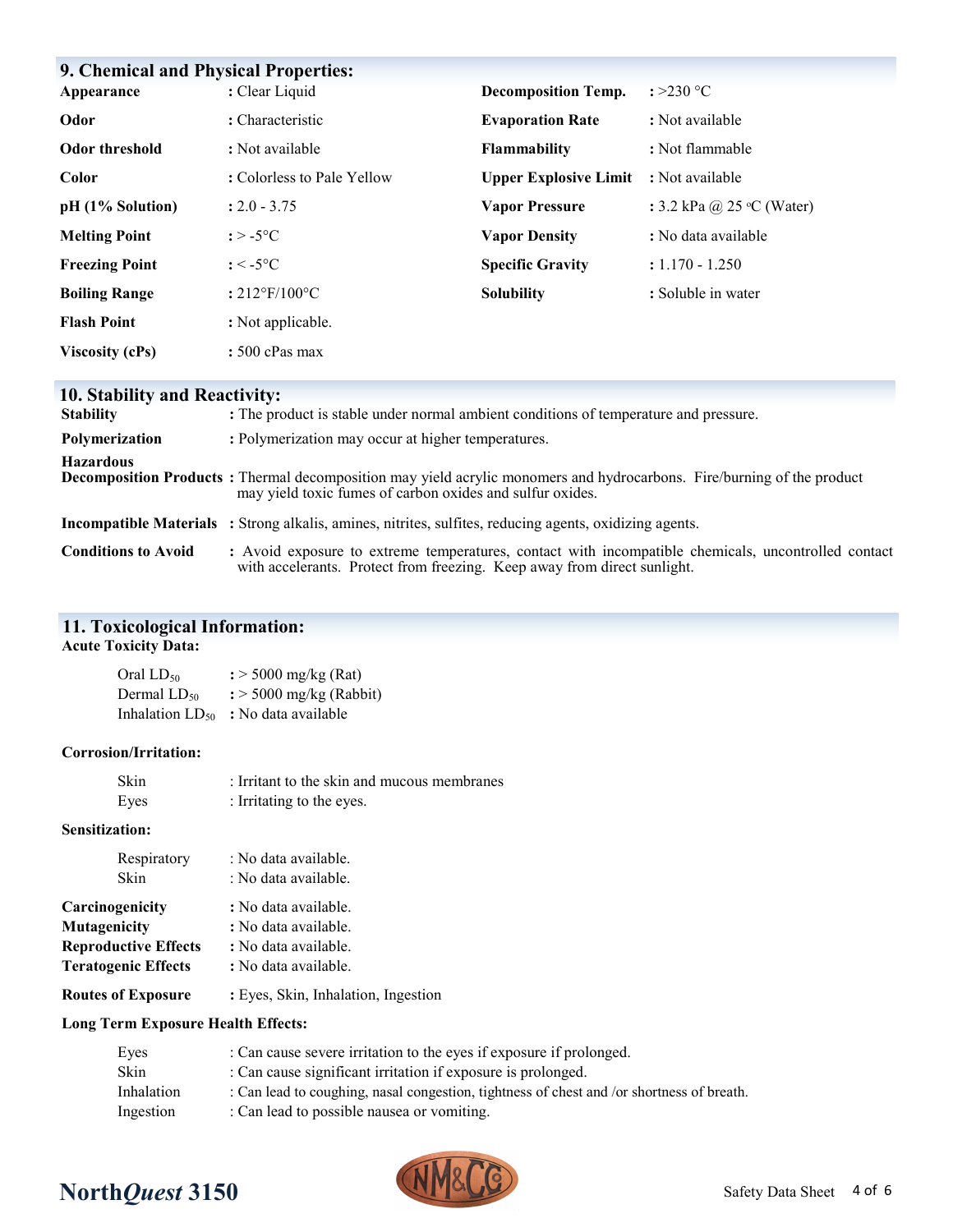# **12. Ecological Information:**

**All work practices must be aimed at eliminating environmental contamination. Do not allow undiluted product or large quantities to enter ground water or sewage systems. Release of large amounts of this product into aquatic environments may lead to a decrease in pH, which can be harmful to aquatic organisms.**

| <b>Biodegradability</b>        | : This product is partially biodegradable. Significant residue remains.                                                                       |  |  |
|--------------------------------|-----------------------------------------------------------------------------------------------------------------------------------------------|--|--|
| <b>Bioaccumulative</b>         |                                                                                                                                               |  |  |
| <b>Potential</b>               | : No data available.                                                                                                                          |  |  |
| <b>Terrestrial Ecotoxicity</b> | : This material may be harmful or fatal to contaminated plants or animals, especially if large volumes are<br>released into the environments. |  |  |
| <b>Aquatic Ecotoxicity</b>     | : LC <sub>50</sub> Rainbow trout 96h > 1,000 mg/L<br>:LC <sub>50</sub> Bluegill sunfish (Lepomis macrochirus) $96h > 1,000$ mg/L              |  |  |
| <b>Aquatic Invertebrates:</b>  | : $EC_{50}$ Daphnia Magna 48h >1,000 mg/L                                                                                                     |  |  |
| <b>Mobility in Soil</b>        | : No data available.                                                                                                                          |  |  |
| <b>Other Adverse Effects</b>   | : No data available.                                                                                                                          |  |  |

## **13. Disposal Considerations:**

| <b>Disposal Method</b>  | : Dispose of waste at an appropriate waste disposal facility according to current applicable laws and<br>regulations.                                                                                                          |
|-------------------------|--------------------------------------------------------------------------------------------------------------------------------------------------------------------------------------------------------------------------------|
| <b>For Large Spills</b> | : Contain material and call local authorities for emergency assistance.                                                                                                                                                        |
| <b>Product Disposal</b> | : Dispose of at a supervised incineration facility or an appropriate waste disposal facility according to<br>current applicable local, state and federal laws, regulations and product characteristics at time of<br>disposal. |
| <b>Empty Container</b>  | : Contaminated container should be labeled and disposed in accordance to local, state and federal laws and<br>regulations.                                                                                                     |
| <b>General Comments</b> | : Refer to section 6, accidental release measures for additional information.                                                                                                                                                  |

## **14. Transport Information:**

| <b>Regulatory</b><br><b>Information</b> | UN No.        | <b>Proper Shipping Name</b> | <b>UN Class</b> | Packing<br>Group | <b>Labels</b> |
|-----------------------------------------|---------------|-----------------------------|-----------------|------------------|---------------|
| <b>US DOT</b>                           | None          | Not Regulated               | None            |                  | None          |
| <b>IMDG</b><br>None                     | Not Regulated | None                        |                 | None             |               |
| <b>IATA</b>                             | None          | Not Regulated               | None            |                  | None          |

### **15. Regulatory Information:**

**U.S. Federal Regulations:**

**TSCA Status: All components of this product are in compliance with TSCA.**

**CERCLA Section 103 (40 CFR 302.4): No**

**Section 311/312 Categorizations (40 CFR 370): Acute Health Hazards**

**SARA Section 313: No**